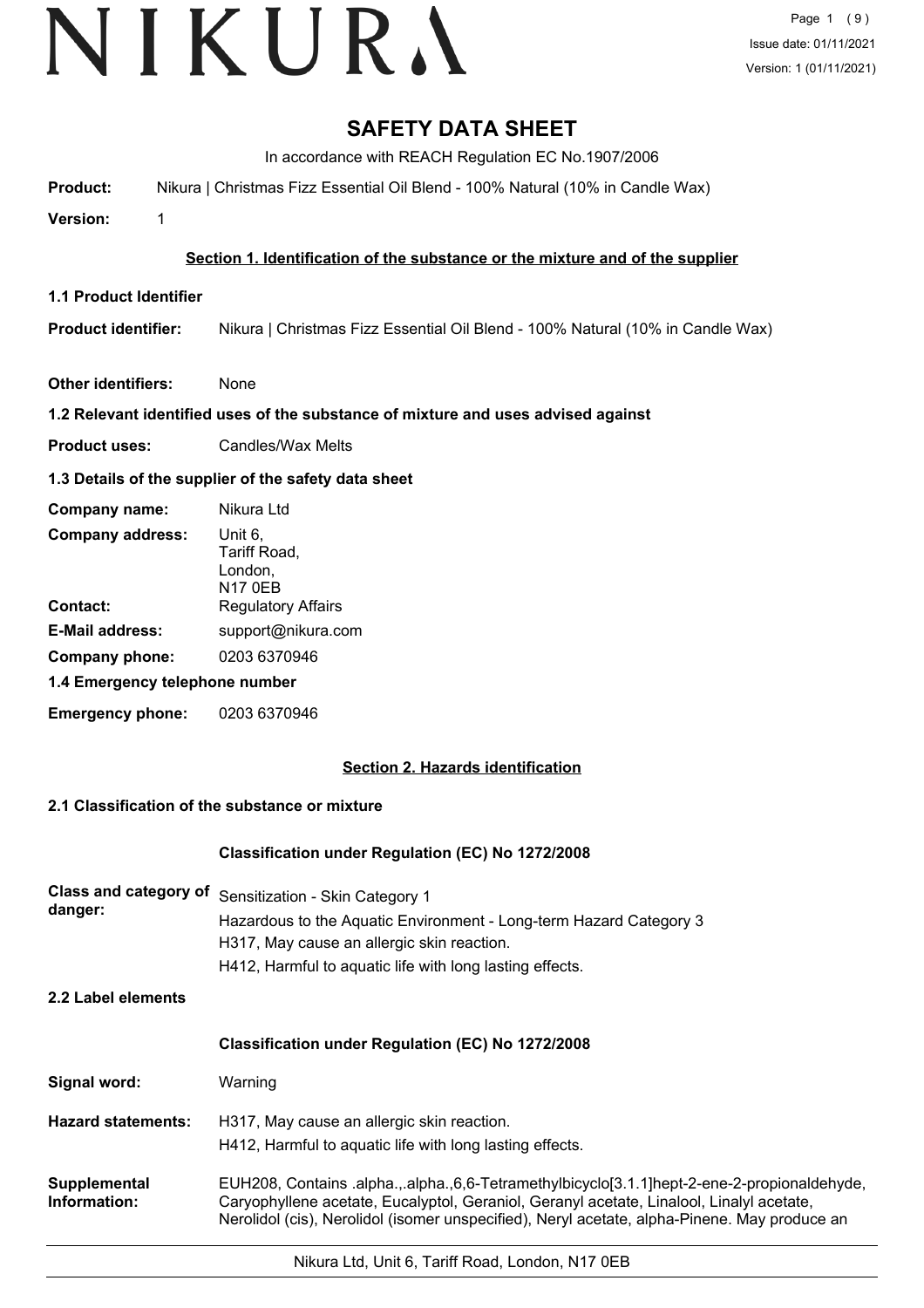# **SAFETY DATA SHEET**

In accordance with REACH Regulation EC No.1907/2006

**Product:** Nikura | Christmas Fizz Essential Oil Blend - 100% Natural (10% in Candle Wax)

**Version:** 1

allergic reaction.

**Precautionary statements:**

P261, Avoid breathing vapour or dust.

P272, Contaminated work clothing should not be allowed out of the workplace.

P273, Avoid release to the environment.

P280, Wear protective gloves/eye protection/face protection.

P302/352, IF ON SKIN: Wash with plenty of soap and water.

P333/313, If skin irritation or rash occurs: Get medical advice/attention.

P363, Wash contaminated clothing before reuse.

P501, Dispose of contents/container to approved disposal site, in accordance with local regulations.

**Pictograms:**

**2.3 Other hazards**

**Other hazards:** None

# **Section 3. Composition / information on ingredients**

# **3.2 Mixtures**

## **Contains:**

| <b>Name</b>                                                          | <b>CAS</b>  | <b>EC</b> | <b>REACH Registration</b><br>No. | $\%$  | <b>Classification for</b><br>(CLP) 1272/2008                                                                                            |
|----------------------------------------------------------------------|-------------|-----------|----------------------------------|-------|-----------------------------------------------------------------------------------------------------------------------------------------|
| Id-Limonene                                                          | 5989-27-5   | 227-813-5 |                                  | 1.25% | Flam. Lig. 3-Skin Irrit.<br>2-Skin Sens. 1B-Asp.<br>Tox 1-Aquatic Acute 1-<br>Aquatic Chronic 3:<br>H226-H304-H315-<br>H317-H400-H412.- |
| 2,6-Octadienal, 3,7-<br>dimethyl-, reaction<br>products with Et alc. | 147060-73-9 |           |                                  | 1.23% | Flam. Liq. 2-Skin Sens.<br>1B-Aquatic Chronic 2;<br>H225-H317-H411.-                                                                    |
| 2,6-Octadienal, 3,7-<br>dimethyl-, acid-<br>lisomerized              | 90480-35-6  | 291-768-8 |                                  | 1.15% | Flam. Liq. 2-Skin Irrit.<br>2-Skin Sens. 1B-Repr.<br>2-Aquatic Chronic 2:<br>H225-H315-H317-<br>H361-H411.-                             |
| Linalyl acetate                                                      | 115-95-7    | 204-116-4 |                                  | 0.59% | Skin Irrit. 2-Skin Sens.<br>1B:H315-H317.-                                                                                              |
| IGeraniol                                                            | 106-24-1    | 203-377-1 |                                  | 0.50% | Skin Irrit. 2-Eye Dam.<br>1-Skin Sens. 1; H315-<br>H317-H318.-                                                                          |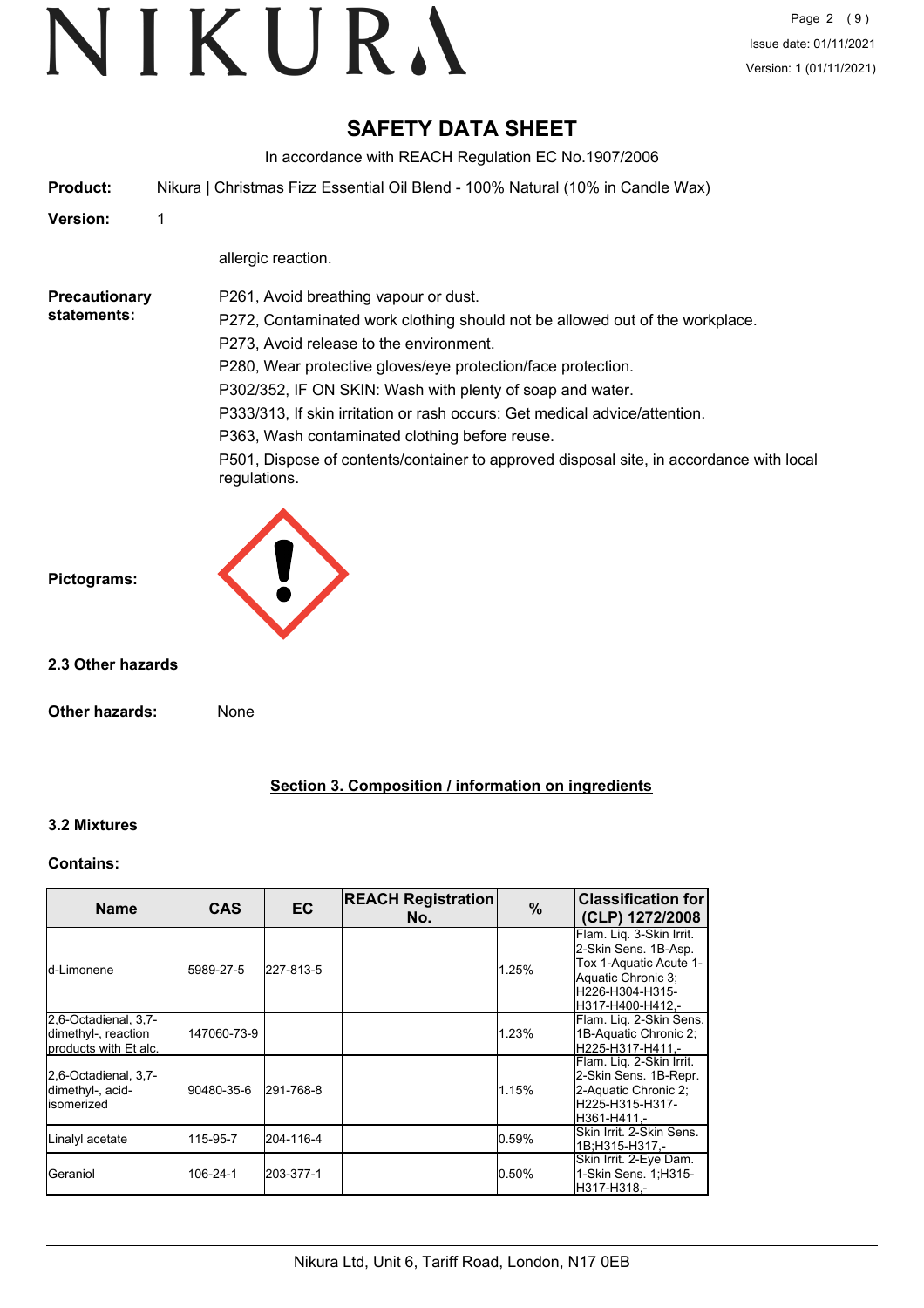# **SAFETY DATA SHEET**

In accordance with REACH Regulation EC No.1907/2006

**Product:** Nikura | Christmas Fizz Essential Oil Blend - 100% Natural (10% in Candle Wax)

## **Version:** 1

| <b>ILinalool</b>                                                                        | 78-70-6    | 201-134-4 | 0.50% | Skin Irrit. 2-Eye Irrit. 2-<br>Skin Sens. 1B;H315-<br>H317-H319.-                                                                                         |
|-----------------------------------------------------------------------------------------|------------|-----------|-------|-----------------------------------------------------------------------------------------------------------------------------------------------------------|
| Eucalyptol                                                                              | 470-82-6   | 207-431-5 | 0.48% | Flam. Liq. 3-Skin Sens.<br>1B;H226-H317,-                                                                                                                 |
| Neryl acetate                                                                           | 141-12-8   | 205-459-2 | 0.42% | Skin Sens. 1B;H317,-                                                                                                                                      |
| Caryophyllene acetate                                                                   | 57082-24-3 | 260-555-1 | 0.39% | Skin Irrit, 2-Skin Sens.<br>1B-Aquatic Acute 1-<br>Aquatic Chronic 1;<br>H315-H317-H410.-                                                                 |
| lalpha-Pinene                                                                           | 80-56-8    | 201-291-9 | 0.21% | Flam. Lig. 3-Acute Tox.<br>4-Skin Irrit, 2-Skin<br>Sens. 1B-Asp. Tox 1-<br>Aquatic Acute 1-<br>Aquatic Chronic 1;<br>H226-H302-H304-<br>lH315-H317-H410.- |
| Nerolidol (cis)                                                                         | 142-50-7   | 205-540-2 | 0.20% | Skin Sens. 1B-Aquatic<br>Acute 1-Aquatic<br>Chronic 1;H317-H410,-                                                                                         |
| Geranyl acetate                                                                         | 105-87-3   | 203-341-5 | 0.14% | Skin Irrit. 2-Skin Sens.<br>1B-Aquatic Chronic 3;<br>H315-H317-H412,-                                                                                     |
| Nerolidol (isomer<br>unspecified)                                                       | 7212-44-4  | 230-597-5 | 0.13% | Skin Sens. 1B-Aquatic<br>Acute 1-Aquatic<br>Chronic 1;H317-H410,-                                                                                         |
| alpha., alpha., 6, 6-<br>Tetramethylbicyclo<br>[3.1.1]hept-2-ene-2-<br>Ipropionaldehvde | 33885-52-8 | 251-718-8 | 0.13% | Skin Sens. 1B-Aquatic<br>Acute 1-Aquatic<br>Chronic 1;H317-H410,-                                                                                         |

## **Substances with Community workplace exposure limits:**

Not Applicable

**Substances that are persistent, bioaccumulative and toxic or very persistent and very bioaccumulative, greater than 0.1%:**

Not Applicable

## **Section 4. First-aid measures**

## **4.1 Description of first aid measures**

| Inhalation:           | Remove from exposure site to fresh air, keep at rest, and obtain medical attention.          |
|-----------------------|----------------------------------------------------------------------------------------------|
| Eye exposure:         | Flush immediately with water for at least 15 minutes. Contact physician if symptoms persist. |
| <b>Skin exposure:</b> | IF ON SKIN: Wash with plenty of soap and water.                                              |
| Ingestion:            | Rinse mouth with water and obtain medical attention.                                         |

## **4.2 Most important symptoms and effects, both acute and delayed**

May cause an allergic skin reaction.

## **4.3 Indication of any immediate medical attention and special treatment needed**

None expected, see Section 4.1 for further information.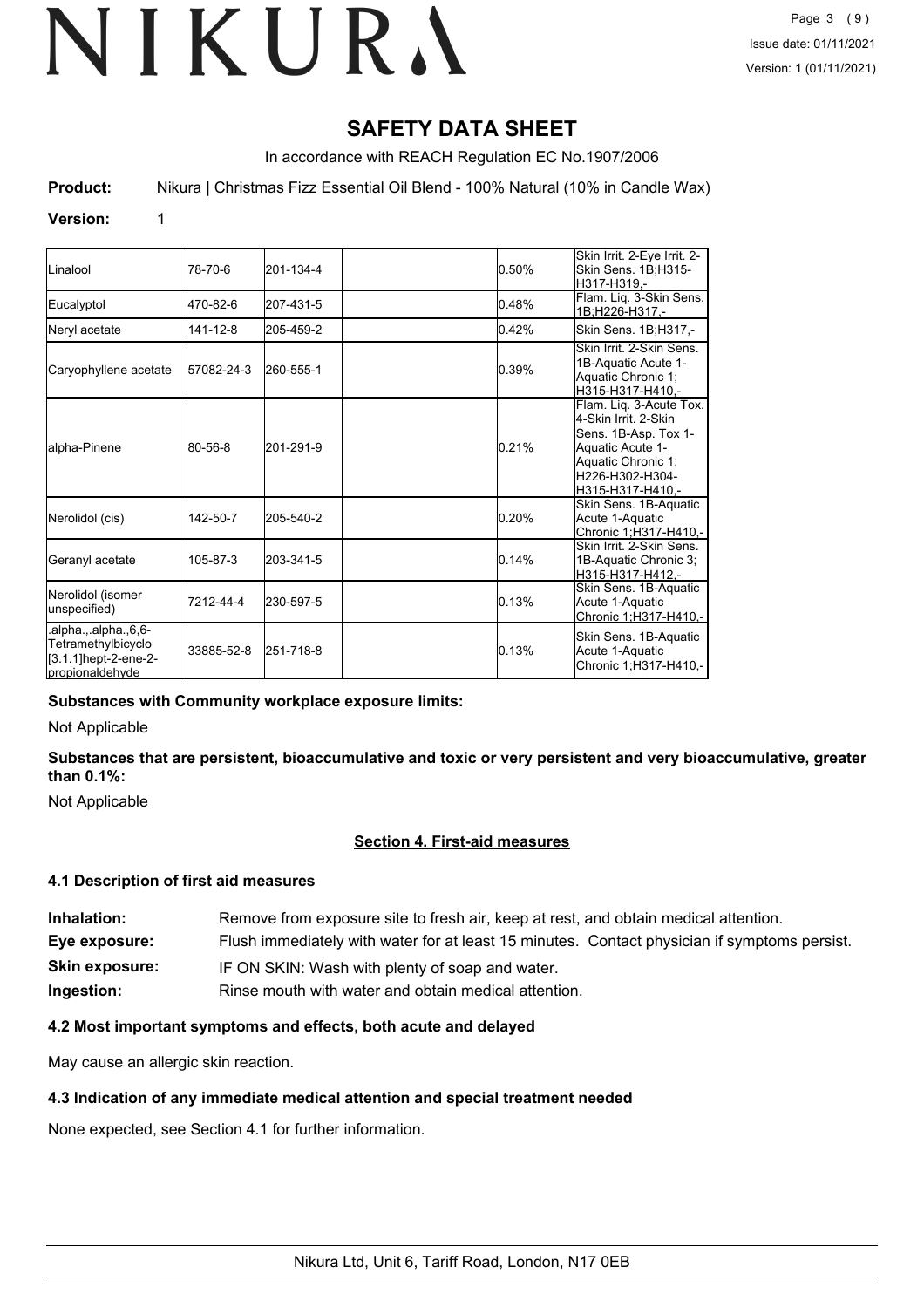# VIKURA

# **SAFETY DATA SHEET**

In accordance with REACH Regulation EC No.1907/2006

**Product:** Nikura | Christmas Fizz Essential Oil Blend - 100% Natural (10% in Candle Wax)

**Version:** 1

# **SECTION 5: Firefighting measures**

#### **5.1 Extinguishing media**

Suitable media: Carbon dioxide, Dry chemical, Foam.

#### **5.2 Special hazards arising from the substance or mixture**

In case of fire, may be liberated: Carbon monoxide, Unidentified organic compounds.

#### **5.3 Advice for fire fighters:**

In case of insufficient ventilation, wear suitable respiratory equipment.

#### **Section 6. Accidental release measures**

#### **6.1 Personal precautions, protective equipment and emergency procedures:**

Avoid inhalation. Avoid contact with skin and eyes. See protective measures under Section 7 and 8.

#### **6.2 Environmental precautions:**

Keep away from drains, surface and ground water, and soil.

## **6.3 Methods and material for containment and cleaning up:**

Remove ignition sources. Provide adequate ventilation. Avoid excessive inhalation of vapours. Contain spillage immediately by use of sand or inert powder. Dispose of according to local regulations.

#### **6.4 Reference to other sections:**

Also refer to sections 8 and 13.

## **Section 7. Handling and storage**

## **7.1 Precautions for safe handling:**

Keep away from heat, sparks, open flames and hot surfaces. - No smoking. Use personal protective equipment as required. Use in accordance with good manufacturing and industrial hygiene practices. Use in areas with adequate ventilation Do not eat, drink or smoke when using this product.

## **7.2 Conditions for safe storage, including any incompatibilities:**

Store in a well-ventilated place. Keep container tightly closed. Keep cool. Ground/bond container and receiving equipment. Use explosion-proof electrical, ventilating and lighting equipment. Use only non-sparking tools. Take precautionary measures against static discharge.

# **7.3 Specific end use(s):**

Candles/Wax Melts: Use in accordance with good manufacturing and industrial hygiene practices.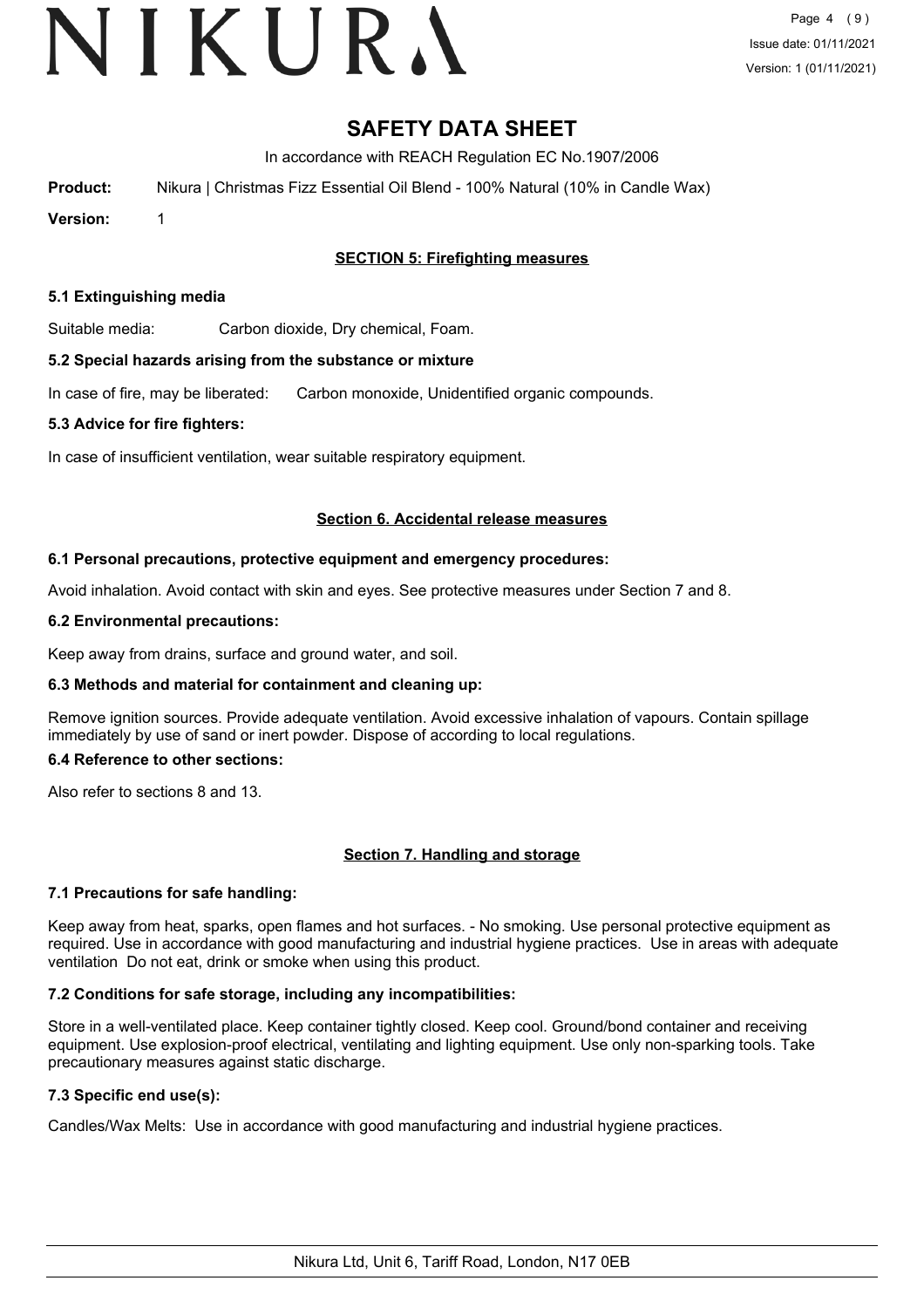# VIKURA

# **SAFETY DATA SHEET**

In accordance with REACH Regulation EC No.1907/2006

**Product:** Nikura | Christmas Fizz Essential Oil Blend - 100% Natural (10% in Candle Wax)

**Version:** 1

# **Section 8. Exposure controls/personal protection**

## **8.1 Control parameters**

Workplace exposure limits: Not Applicable

# **8.2 Exposure Controls**

# **Eye / Skin Protection**

Wear protective gloves/eye protection/face protection

# **Respiratory Protection**

Under normal conditions of use and where adequate ventilation is available to prevent build up of excessive vapour, this material should not require special engineering controls. However, in conditions of high or prolonged use, or high temperature or other conditions which increase exposure, the following engineering controls can be used to minimise exposure to personnel: a) Increase ventilation of the area with local exhaust ventilation. b) Personnel can use an approved, appropriately fitted respirator with organic vapour cartridge or canisters and particulate filters. c) Use closed systems for transferring and processing this material.

Also refer to Sections 2 and 7.

# **Section 9. Physical and chemical properties**

## **9.1 Information on basic physical and chemical properties**

| Appearance:                                   | Not determined                               |
|-----------------------------------------------|----------------------------------------------|
| Odour:                                        | Not determined                               |
| <b>Odour threshold:</b>                       | Not determined                               |
| pH:                                           | Not determined                               |
| Melting point / freezing point:               | Not determined                               |
| Initial boiling point / range:                | Not determined                               |
| <b>Flash point:</b>                           | > 200 °C                                     |
| <b>Evaporation rate:</b>                      | Not determined                               |
| Flammability (solid, gas):                    | Not determined                               |
| Upper/lower flammability or explosive limits: | Product does not present an explosion hazard |
| Vapour pressure:                              | Not determined                               |
| Vapour density:                               | Not determined                               |
| <b>Relative density:</b>                      | Not determined                               |
| Solubility(ies):                              | Not determined                               |
| Partition coefficient: n-octanol/water:       | Not determined                               |
| Auto-ignition temperature:                    | Not determined                               |
| <b>Decomposition temperature:</b>             | Not determined                               |
| <b>Viscosity:</b>                             | Not determined                               |
| <b>Explosive properties:</b>                  | Not expected                                 |
| <b>Oxidising properties:</b>                  | Not expected                                 |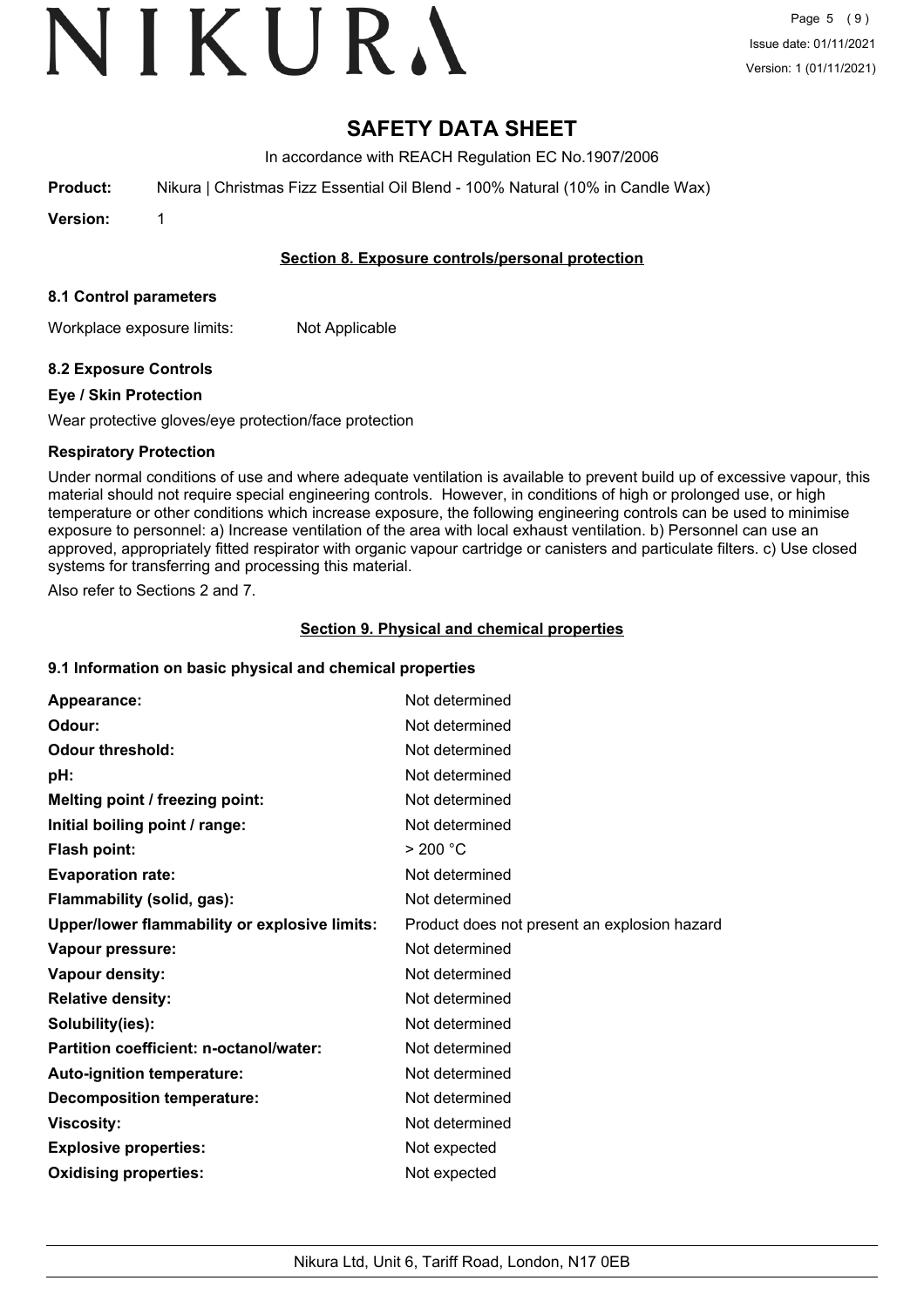# **SAFETY DATA SHEET**

In accordance with REACH Regulation EC No.1907/2006

**Product:** Nikura | Christmas Fizz Essential Oil Blend - 100% Natural (10% in Candle Wax)

**Version:** 1

## **9.2 Other information:** None available

# **Section 10. Stability and reactivity**

# **10.1 Reactivity:**

Presents no significant reactivity hazard, by itself or in contact with water.

## **10.2 Chemical stability:**

Good stability under normal storage conditions.

## **10.3 Possibility of hazardous reactions:**

Not expected under normal conditions of use.

### **10.4 Conditions to avoid:**

Avoid extreme heat.

## **10.5 Incompatible materials:**

Avoid contact with strong acids, alkalis or oxidising agents.

#### **10.6 Hazardous decomposition products:**

Not expected.

## **Section 11. Toxicological information**

## **11.1 Information on toxicological effects**

This mixture has not been tested as a whole for health effects. The health effects have been calculated using the methods outlined in Regulation (EC) No 1272/2008 (CLP).

| <b>Acute Toxicity:</b>                    | Based on available data the classification criteria are not met. |
|-------------------------------------------|------------------------------------------------------------------|
| <b>Acute Toxicity Oral</b>                | Not Applicable                                                   |
| <b>Acute Toxicity Dermal</b>              | Not Applicable                                                   |
| <b>Acute Toxicity Inhalation</b>          | Not Available                                                    |
| <b>Skin corrosion/irritation:</b>         | Based on available data the classification criteria are not met. |
| Serious eye damage/irritation:            | Based on available data the classification criteria are not met. |
| <b>Respiratory or skin sensitisation:</b> | Sensitization - Skin Category 1                                  |
| Germ cell mutagenicity:                   | Based on available data the classification criteria are not met. |
| <b>Carcinogenicity:</b>                   | Based on available data the classification criteria are not met. |
| <b>Reproductive toxicity:</b>             | Based on available data the classification criteria are not met. |
| <b>STOT-single exposure:</b>              | Based on available data the classification criteria are not met. |
| <b>STOT-repeated exposure:</b>            | Based on available data the classification criteria are not met. |
| <b>Aspiration hazard:</b>                 | Based on available data the classification criteria are not met. |

## **Information about hazardous ingredients in the mixture**

Not Applicable

Refer to Sections 2 and 3 for additional information.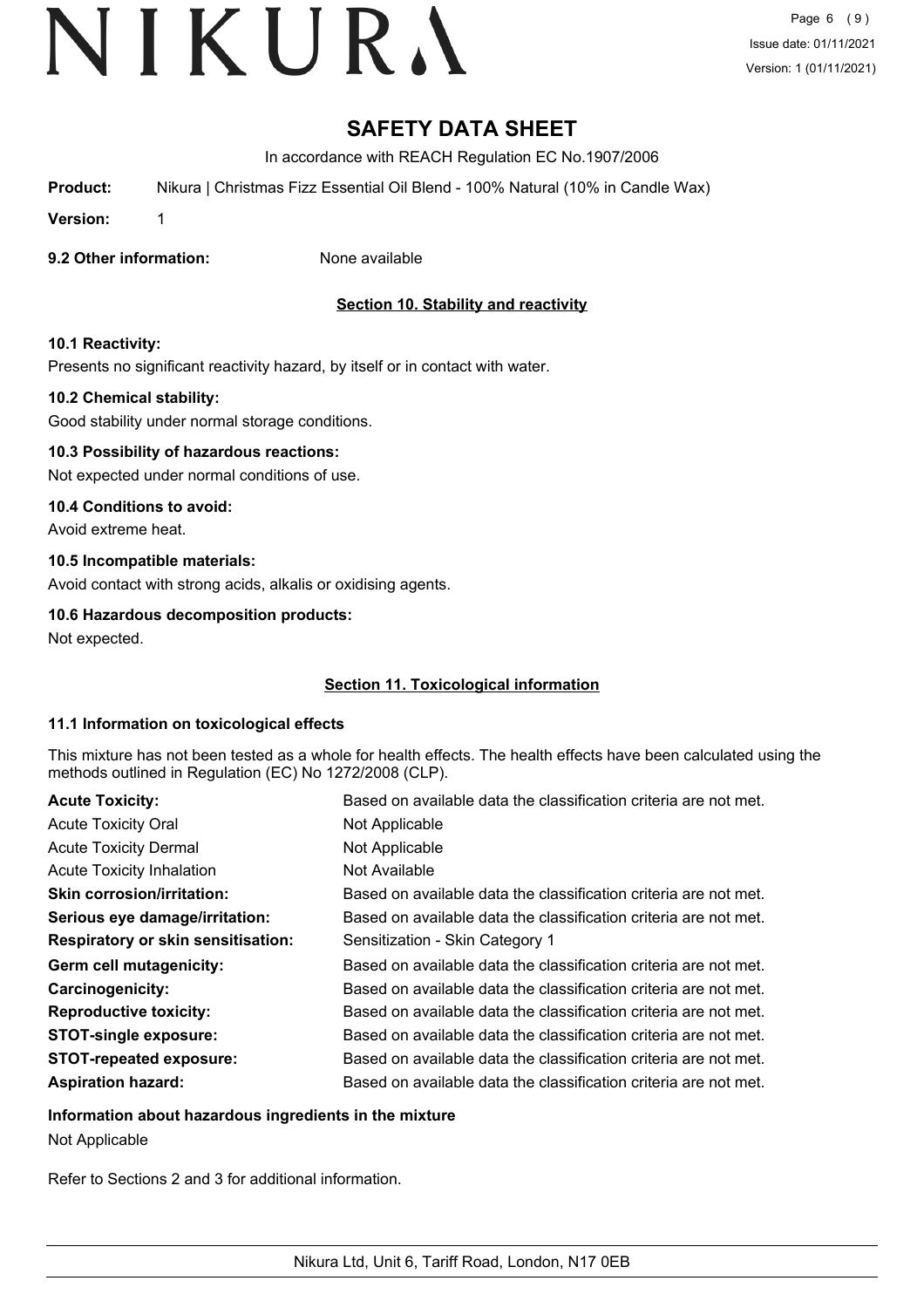# **SAFETY DATA SHEET**

In accordance with REACH Regulation EC No.1907/2006

**Product:** Nikura | Christmas Fizz Essential Oil Blend - 100% Natural (10% in Candle Wax)

**Version:** 1

# **Section 12. Ecological information**

|  | 12.1 Toxicity: |
|--|----------------|
|--|----------------|

Harmful to aquatic life with long lasting effects.

- **12.2 Persistence and degradability:** Not available
- **12.3 Bioaccumulative potential:** Not available
- **12.4 Mobility in soil:** Not available

# **12.5 Results of PBT and vPvB assessment:**

This substance does not meet the PBT/vPvB criteria of REACH, annex XIII.

**12.6 Other adverse effects:** Not available

# **Section 13. Disposal considerations**

## **13.1 Waste treatment methods:**

Dispose of in accordance with local regulations. Avoid disposing into drainage systems and into the environment. Empty containers should be taken to an approved waste handling site for recycling or disposal.

## **Section 14. Transport information**

| 14.1 UN number:                    | Not classified                              |
|------------------------------------|---------------------------------------------|
| 14.2 UN Proper Shipping Name:      | ۰                                           |
| 14.3 Transport hazard class(es):   | Not classified                              |
| <b>Sub Risk:</b>                   | Not classified                              |
| 14.4. Packing Group:               | Not classified                              |
| <b>14.5 Environmental hazards:</b> | Not environmentally hazardous for transport |
| 14.6 Special precautions for user: | None additional                             |
|                                    |                                             |

## **14.7 Transport in bulk according to Annex II of MARPOL73/78 and the IBC Code:**

Not classified

# **Section 15. Regulatory information**

# **15.1 Safety, health and environmental regulations/legislation specific for the substance or mixture** None additional

## **15.2 Chemical Safety Assessment**

A Chemical Safety Assessment has not been carried out for this product.

## **Section 16. Other information**

| <b>Concentration % Limits:</b>  | EH C3=19.15% SS 1=80.21% |
|---------------------------------|--------------------------|
| <b>Total Fractional Values:</b> | EH C3=5.22 SS 1=1.25     |
| Key to revisions:               |                          |
| Not applicable                  |                          |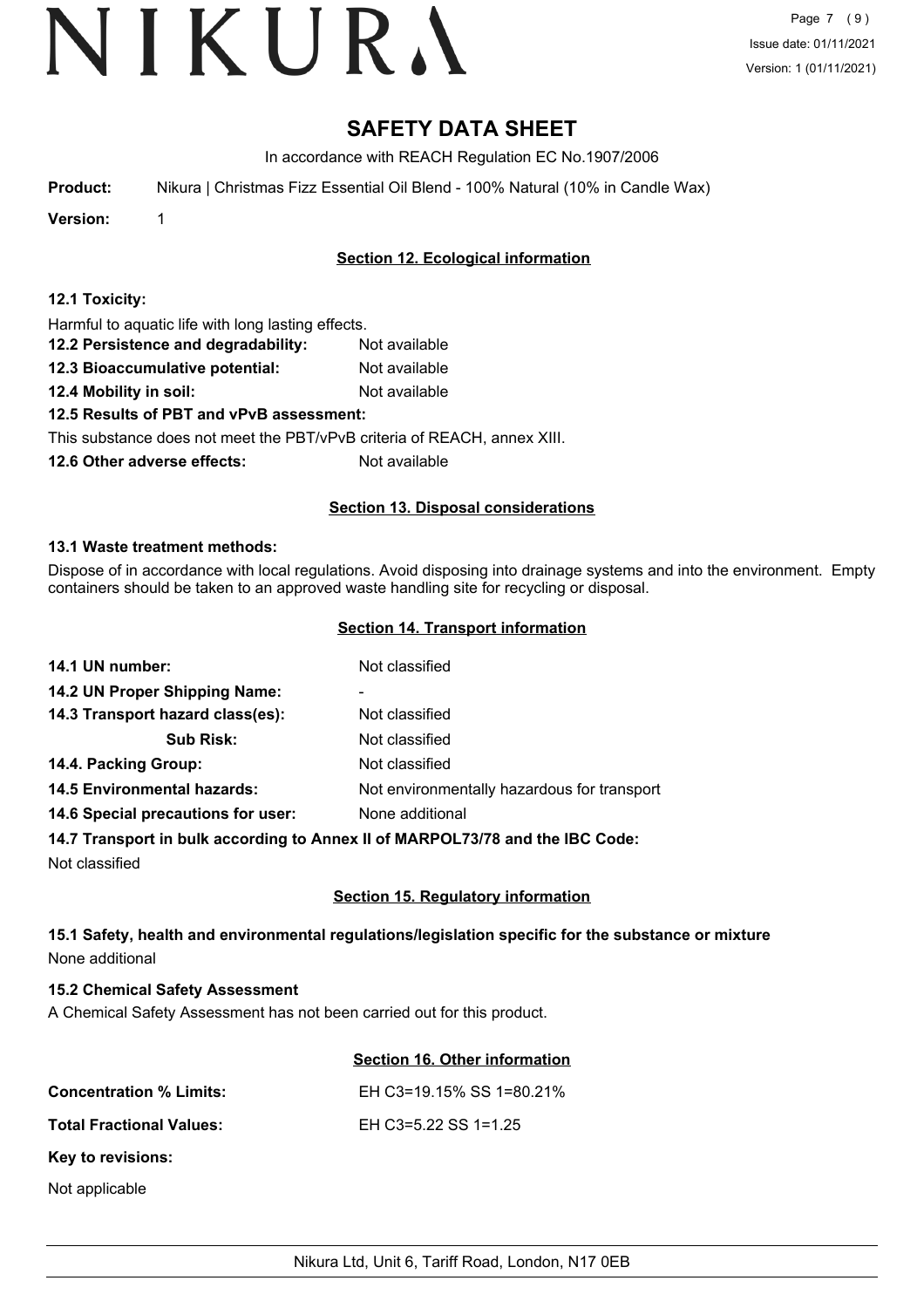# **SAFETY DATA SHEET**

In accordance with REACH Regulation EC No.1907/2006

**Product:** Nikura | Christmas Fizz Essential Oil Blend - 100% Natural (10% in Candle Wax)

**Version:** 1

## **Key to abbreviations:**

| Abbreviation      | <b>Meaning</b>                                                                                             |
|-------------------|------------------------------------------------------------------------------------------------------------|
| Acute Tox. 4      | Acute Toxicity - Oral Category 4                                                                           |
| Aquatic Acute 1   | Hazardous to the Aquatic Environment - Acute Hazard Category 1                                             |
| Aquatic Chronic 1 | Hazardous to the Aquatic Environment - Long-term Hazard Category 1                                         |
| Aquatic Chronic 2 | Hazardous to the Aquatic Environment - Long-term Hazard Category 2                                         |
| Aquatic Chronic 3 | Hazardous to the Aquatic Environment - Long-term Hazard Category 3                                         |
| Asp. Tox 1        | <b>Aspiration Hazard Category 1</b>                                                                        |
| Eye Dam. 1        | Eye Damage / Irritation Category 1                                                                         |
| Eye Irrit. 2      | Eye Damage / Irritation Category 2                                                                         |
| Flam. Liq. 2      | Flammable Liquid, Hazard Category 2                                                                        |
| Flam. Liq. 3      | Flammable Liquid, Hazard Category 3                                                                        |
| H225              | Highly flammable liquid and vapour.                                                                        |
| H <sub>226</sub>  | Flammable liquid and vapour.                                                                               |
| H302              | Harmful if swallowed.                                                                                      |
| H304              | May be fatal if swallowed and enters airways.                                                              |
| H315              | Causes skin irritation.                                                                                    |
| H317              | May cause an allergic skin reaction.                                                                       |
| H318              | Causes serious eye damage.                                                                                 |
| H319              | Causes serious eye irritation.                                                                             |
| H361              | Suspected of damaging fertility or the unborn child (exposure route).                                      |
| H400              | Very toxic to aquatic life.                                                                                |
| H410              | Very toxic to aquatic life with long lasting effects.                                                      |
| H411              | Toxic to aquatic life with long lasting effects.                                                           |
| H412              | Harmful to aquatic life with long lasting effects.                                                         |
| P202              | Do not handle until all safety precautions have been read and understood.                                  |
| P210              | Keep away from heat, sparks, open flames and hot surfaces. - No smoking.                                   |
| P233              | Keep container tightly closed.                                                                             |
| P240              | Ground/bond container and receiving equipment.                                                             |
| P241              | Use explosion-proof electrical, ventilating and lighting equipment.                                        |
| P <sub>242</sub>  | Use only non-sparking tools.                                                                               |
| P243              | Take precautionary measures against static discharge.                                                      |
| P261              | Avoid breathing vapour or dust.                                                                            |
| P <sub>264</sub>  | Wash hands and other contacted skin thoroughly after handling.                                             |
| P270              | Do not eat, drink or smoke when using this product.                                                        |
| P272              | Contaminated work clothing should not be allowed out of the workplace.                                     |
| P273              | Avoid release to the environment.                                                                          |
| P280              | Wear protective gloves/eye protection/face protection.                                                     |
| P301/310          | IF SWALLOWED: Immediately call a POISON CENTER or doctor/physician.                                        |
| P302/352          | IF ON SKIN: Wash with plenty of soap and water.                                                            |
| P303/361/353      | IF ON SKIN (or hair): Remove/take off immediately all contaminated clothing. Rinse skin with water/shower. |